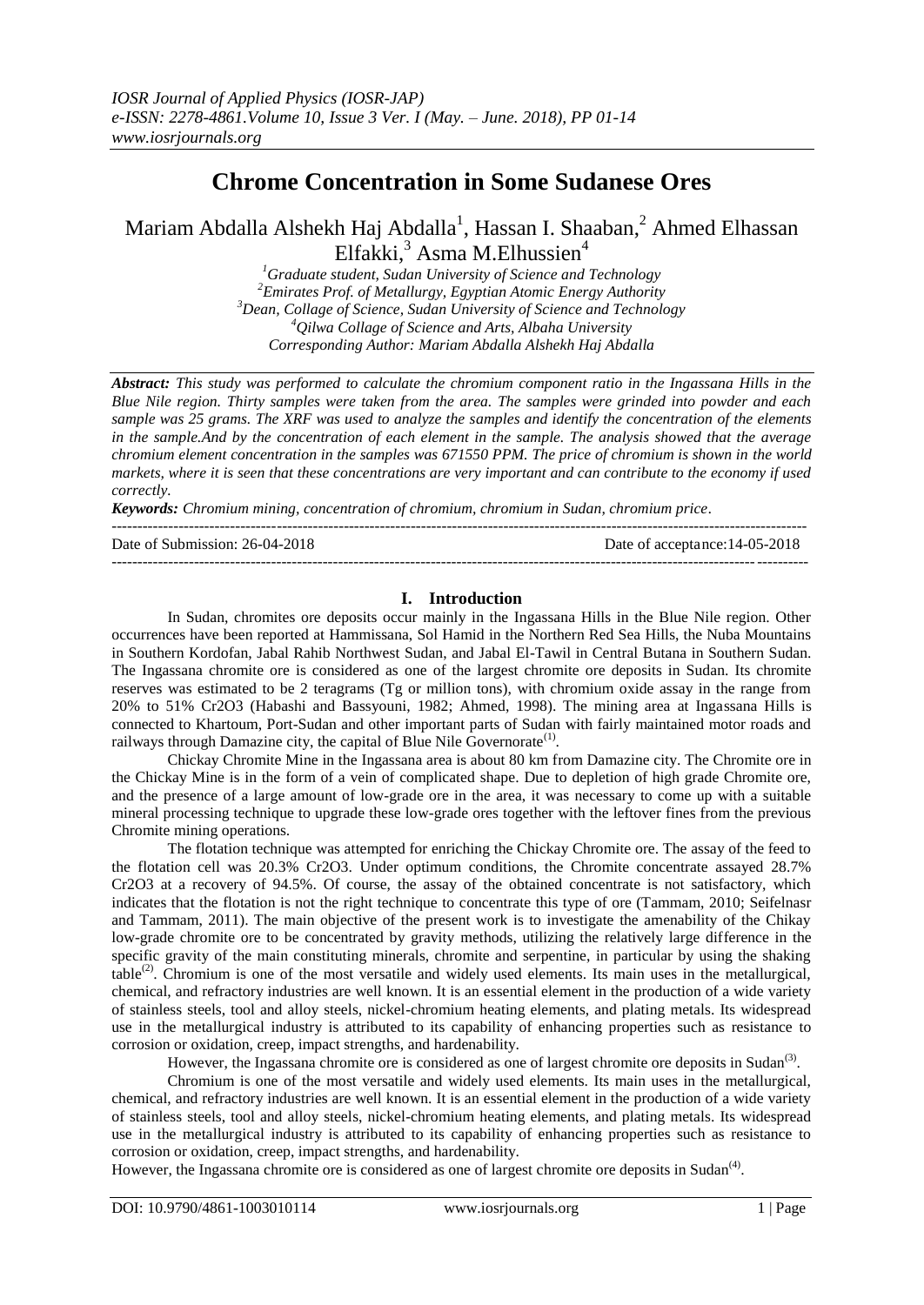

**Fig (1): Study Area of Chrome in Sudan (Ingassana)**

The geology of the Sudan has very limited documentation. Our best available references being the geologic map of the Sudan republic Clarendon press- oxford, 1971 and a ground water survey by hunting.et al London consultants. The hunting report was available for reference at the rural water corporation office in Khartoum. Access was given to the open file reports and maps of the Sudan geological survey. These references notes from a shell – BP. reconnaissance in the N.W. Sudan in 1960, plus personal observation during a cursory surface investigation by W M C, constitute the background for this discussion. The oldest exposed rocks in the permit area are a suite of gneisses and less altered met sediments of Precambrian age. These rocks are exposed throughout the permit area but are very prominent in the nub mountain area west and in the north and south portion of the area. This basement complex is cut by a series of southeasterly and easterly trending syenite and granite [5].

## **II. Materials and methods**

## **1. Area Description:**

Ingessana Hills lies in the eastern part of the Blue Nile State between longitudes 33˚ 32΄ N - 34˚ 15΄ N. It is about 80 km from Damazin the capital of Blue Nile State and connected by fairly well maintained motor roads. Railways and roads connect Damazin with Khartoum, and other parts of the country. Damazin has an airstrip.The Ingessana Hills area is characterized by high (600 ft above sea level) and steep relief topography, due to the presence of ultramafic and other intrusive rocks. The plains surrounding the Ingessana massif are covered with thick bushes and tall grass. The eastern part of the massif drains to the Blue Nile, while the western part of the area drains to the White Nile [2].



**Figure (2): The annual production of chromite**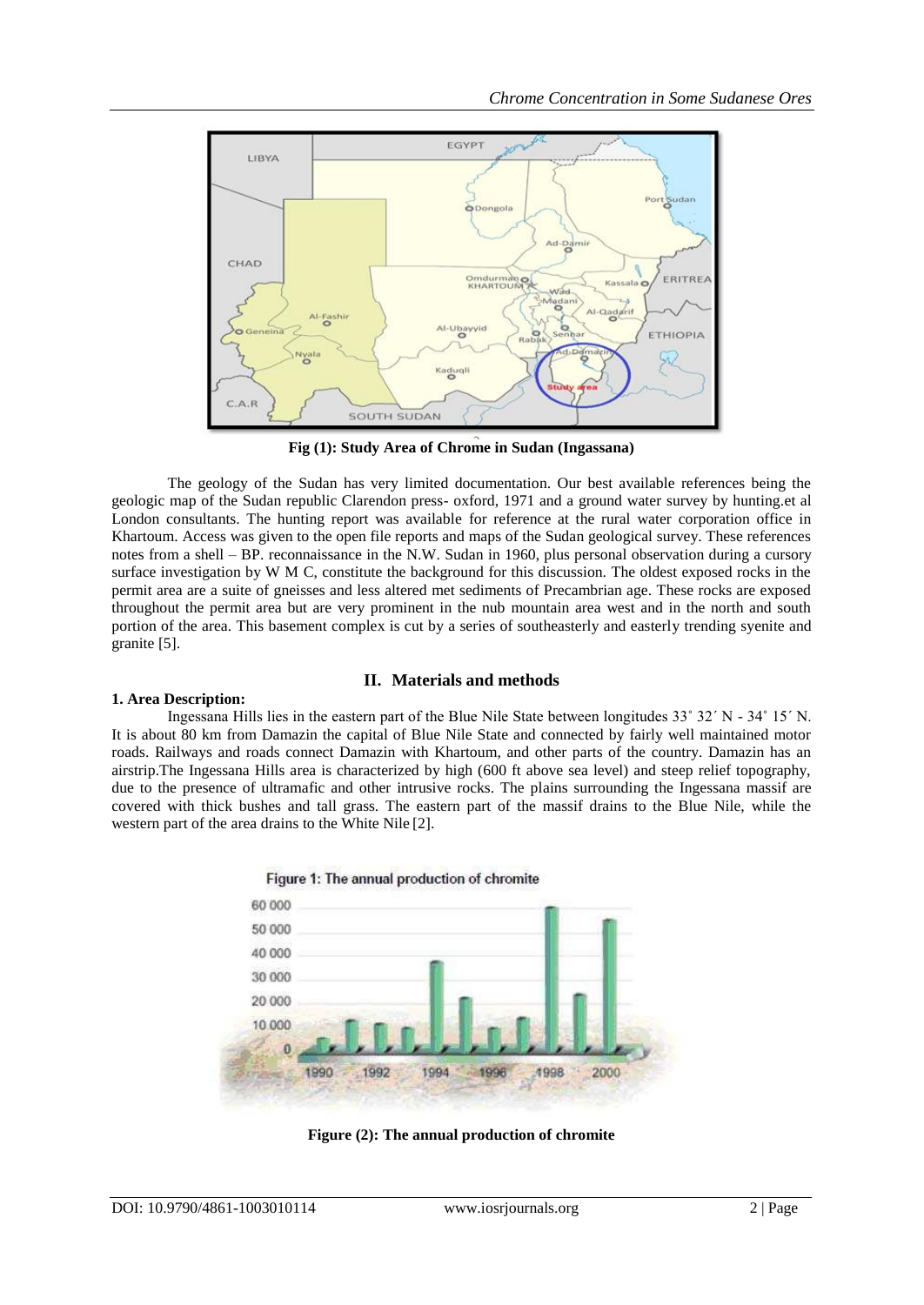## **2. Sample collection and Preparation:**

Sample were crushed and ground to 2mm size, to facilitate chrome releasing and ending up in the leaching Solution .Sub-samples from bulk samples were taken using quartering technique which consists of piling the ore into conical heap , spreading this out into circles cakes , and dividing the cake into the quarters , taking opposite quarters . This process was repeated until a suitable sample was collected.

After collecting, the samples that were taking the dark gray to black color, when the samples were grinded and converted to powder, and take every 25 gram of the sample, and placed in the XRF device, and observe the results recorded on the results table on the device. XRF Analysis Method:

Using in sample analysis XRF machine where were taken every 25 grams of powder sample and put it in the machine and calculate the percentage of chromium which is the study element.

| No                      | Cr (PPM) | <b>Deviation</b> |
|-------------------------|----------|------------------|
| 0 <sub>1</sub>          | 569000   | $-102550$        |
| 02                      | 635800   | $-35750$         |
| 0 <sup>3</sup>          | 639400   | $-32150$         |
| 04                      | 640300   | $-31250$         |
| 05                      | 649800   | $-21750$         |
| 06                      | 650700   | $-20850$         |
| 07                      | 658000   | $-13550$         |
| 08                      | 665300   | $-6250$          |
| 09                      | 669600   | $-1950$          |
| 10                      | 669800   | $-1750$          |
| $\overline{\mathbf{u}}$ | 670300   | $-1250$          |
| 12                      | 670900   | $-650$           |
| 13                      | 673200   | 1650             |
| 14                      | 673400   | 1850             |
| 15                      | 675000   | 3450             |
| 16                      | 675700   | 4150             |
| 17                      | 676900   | 5350             |
| 18                      | 678200   | 6650             |
| 19                      | 678700   | 7150             |
| 20                      | 679800   | 8250             |
| $\overline{21}$         | 682400   | 10850            |
| 22                      | 683500   | 11950            |
| 23                      | 684100   | 12550            |
| 24                      | 687100   | 15550            |
| 25                      | 689100   | 17550            |
| 26                      | 690600   | 19050            |
| $\overline{27}$         | 699800   | 28250            |
| 28                      | 691400   | 19850            |
| 29                      | 700700   | 29150            |
| 30                      | 738000   | 66450            |

#### **III. Results 1. Appendices Appendix I Statistical Analysis of Element Concentrations.**

**(Average =671550)**

### **2. Appendix II XRF Analysis Results of Element Concentrations**

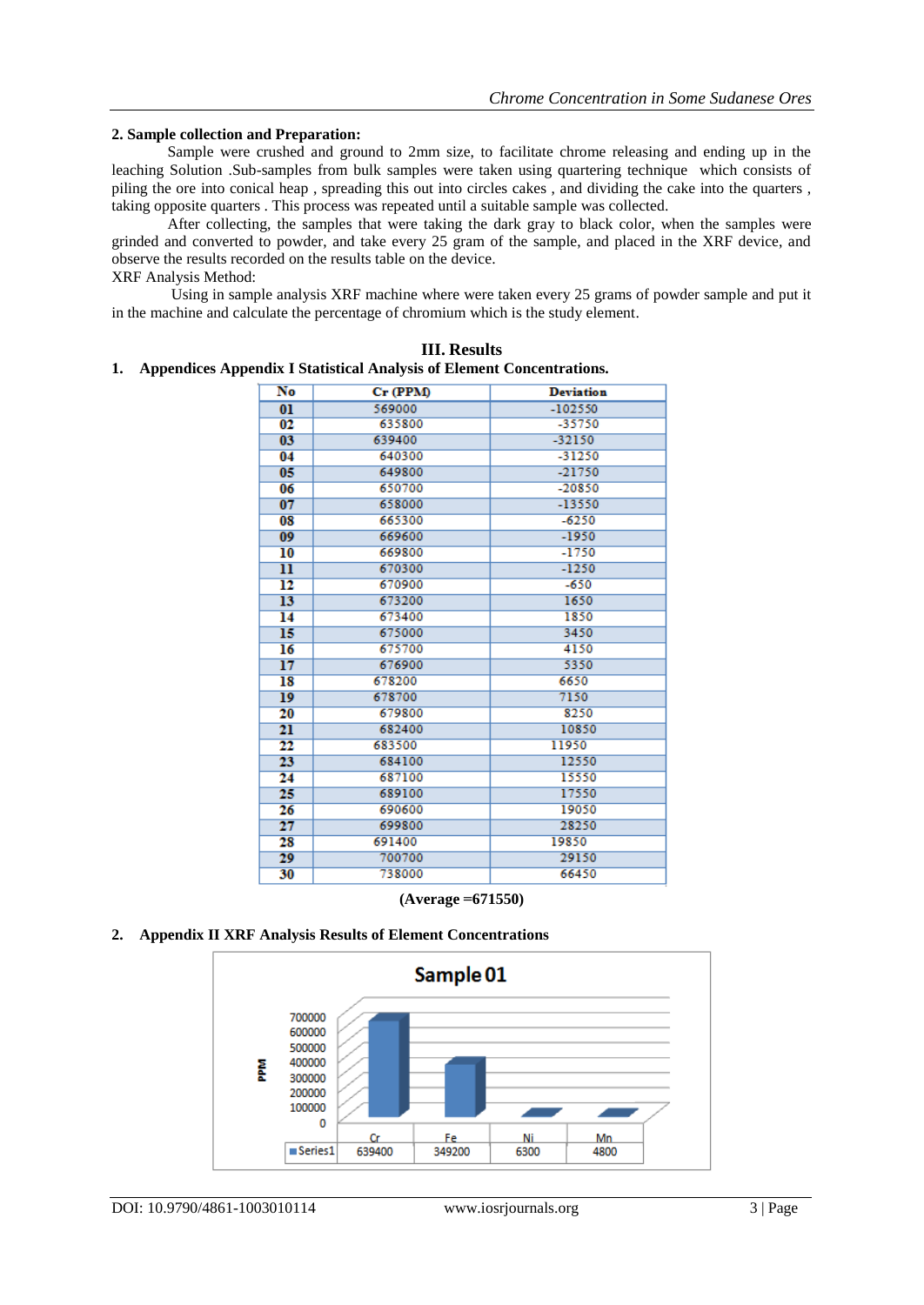





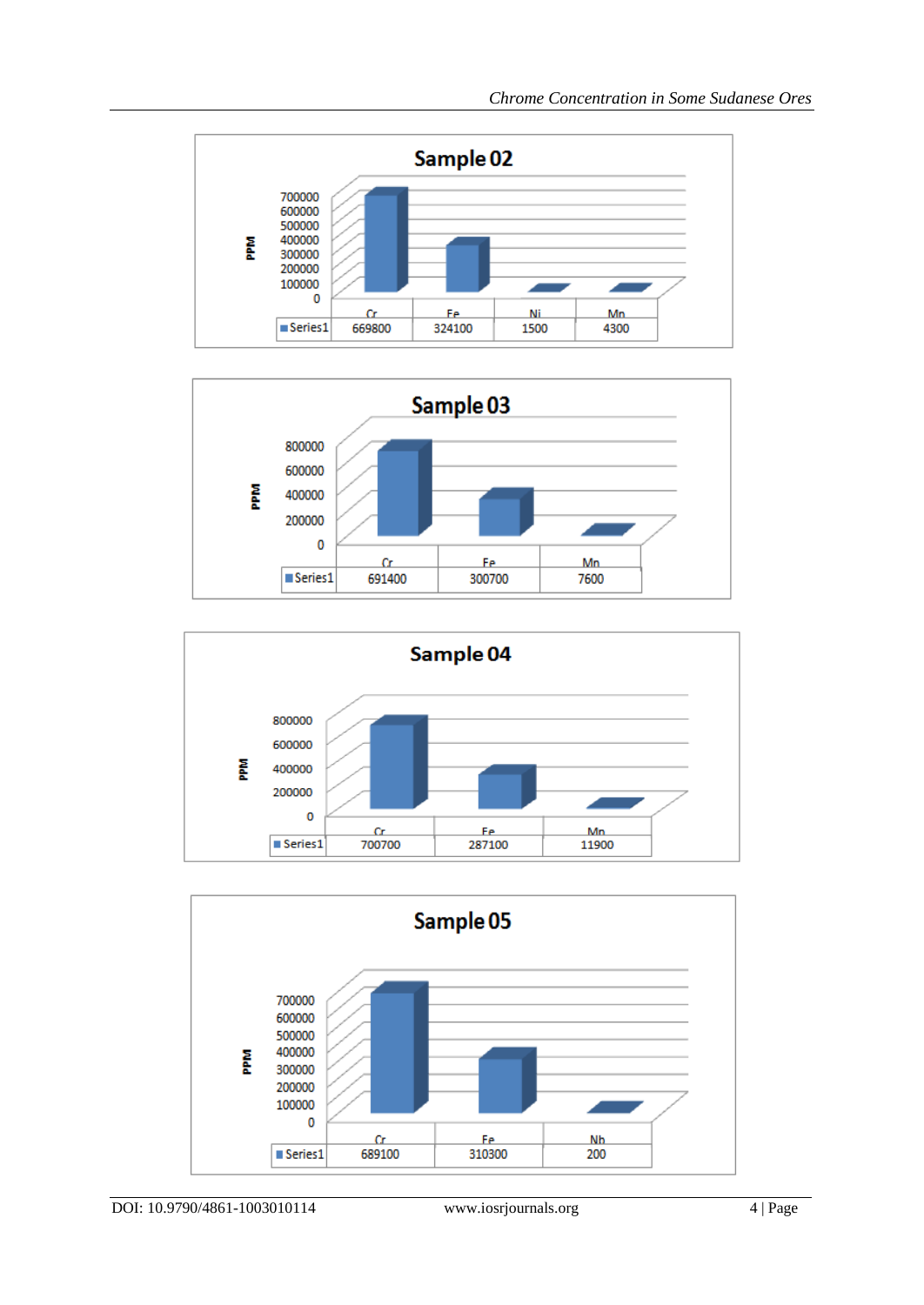



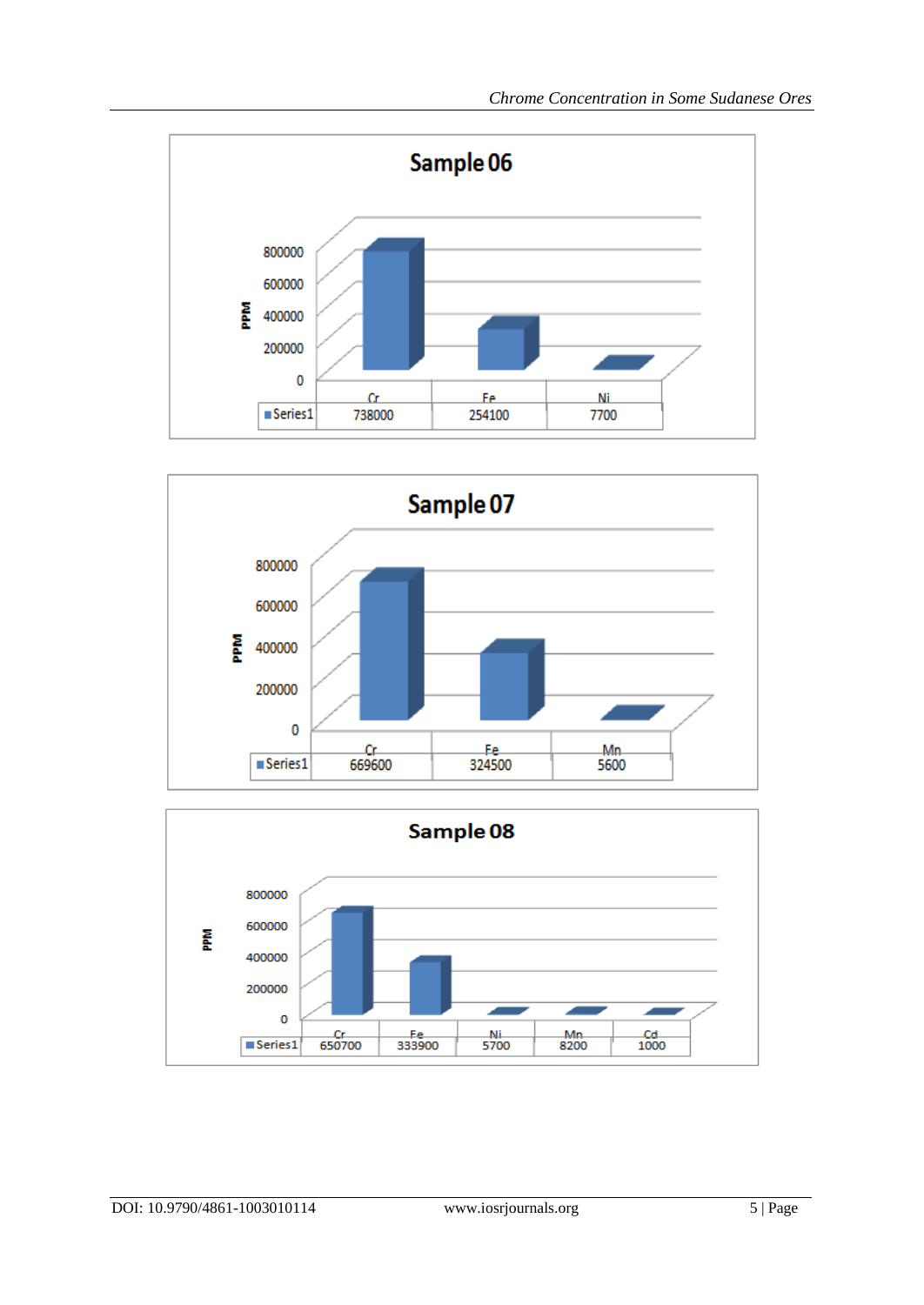



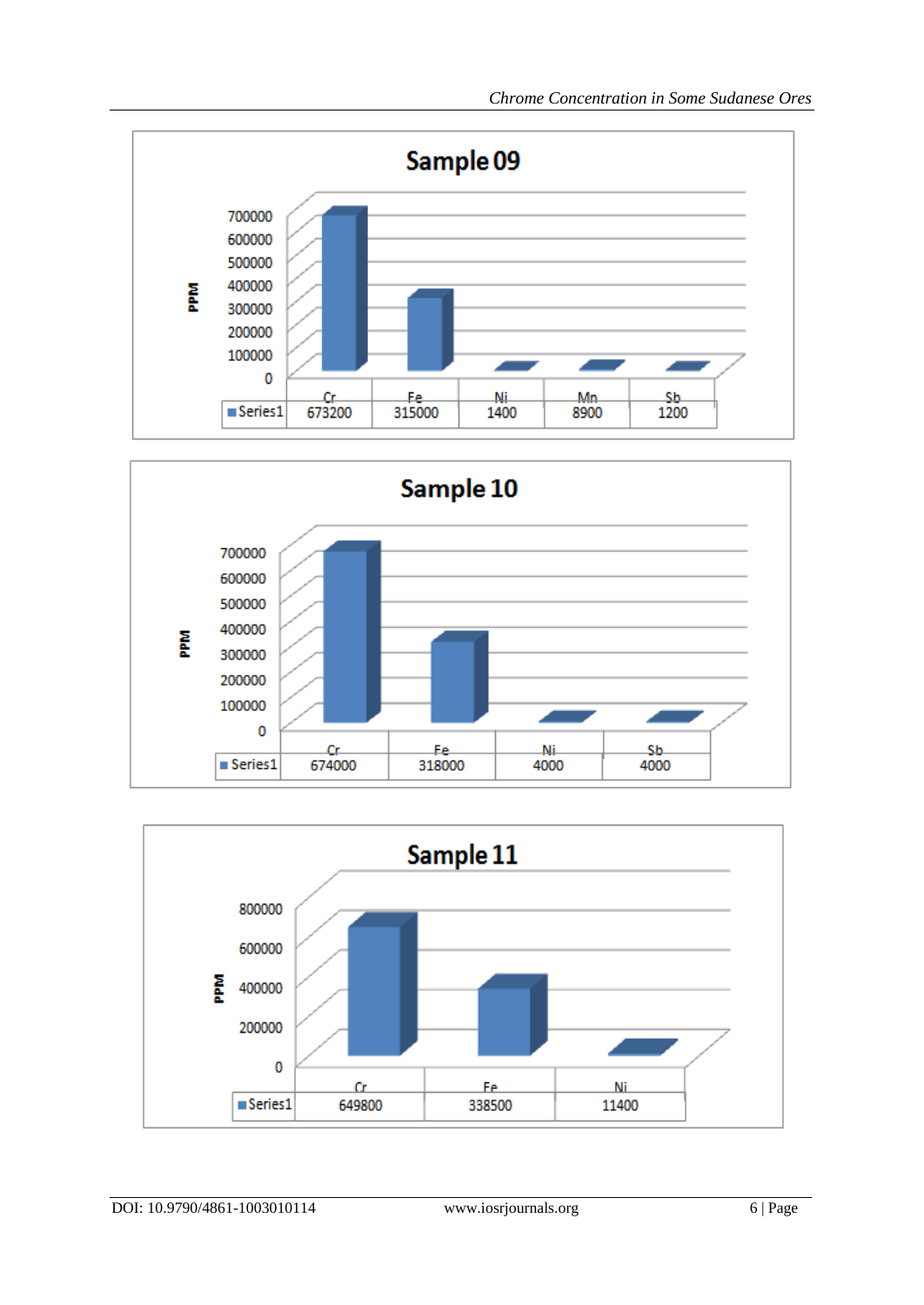



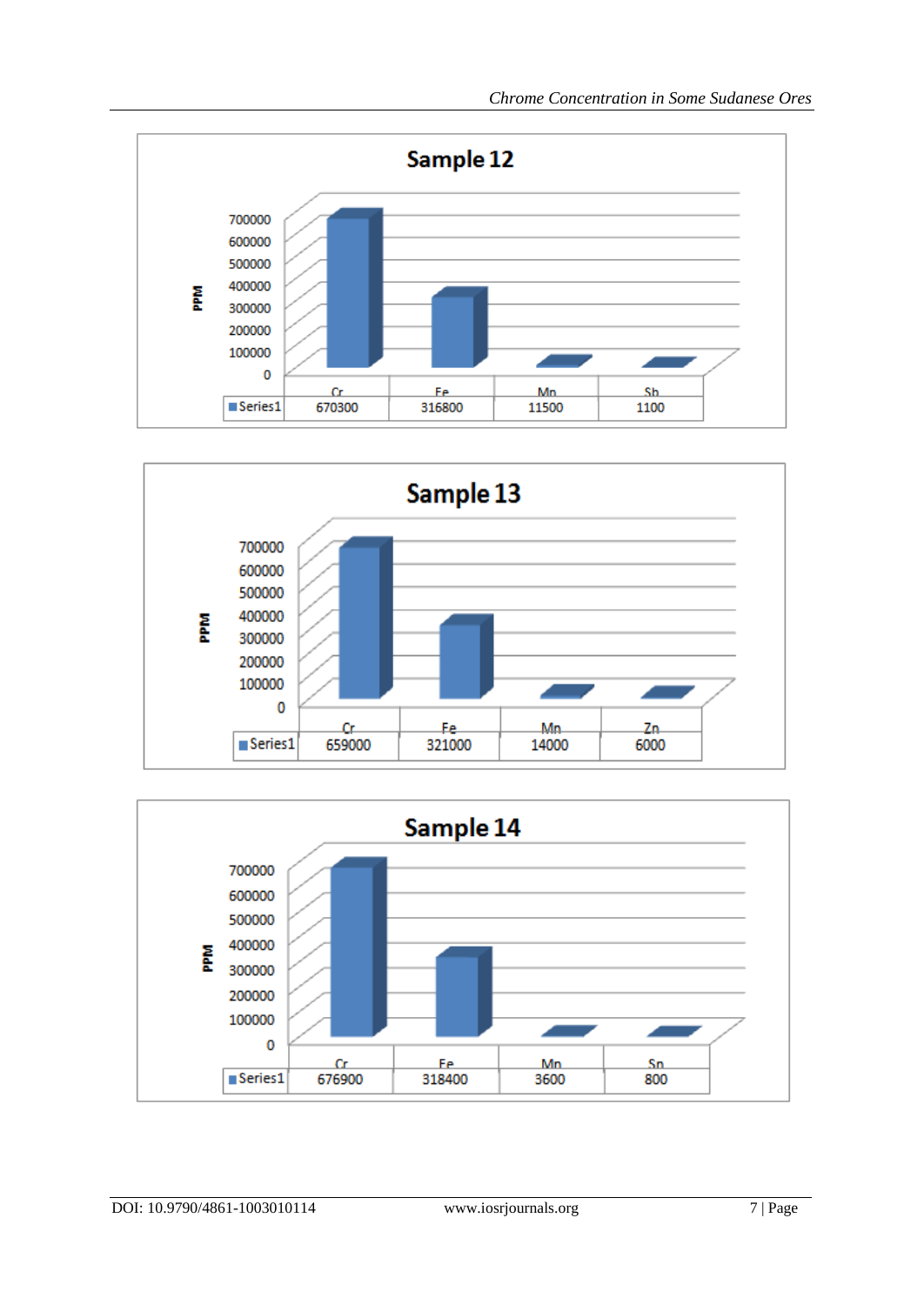



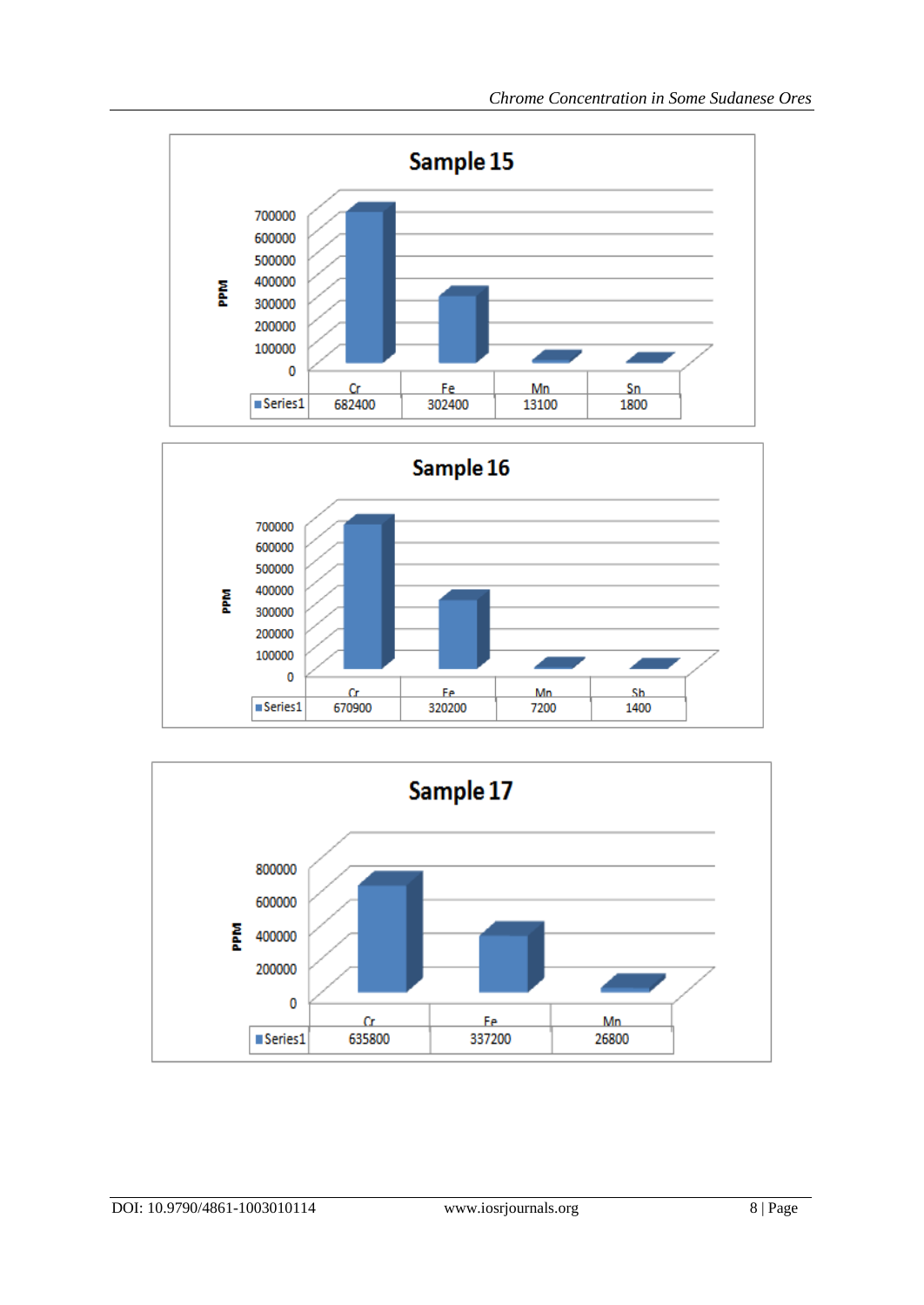



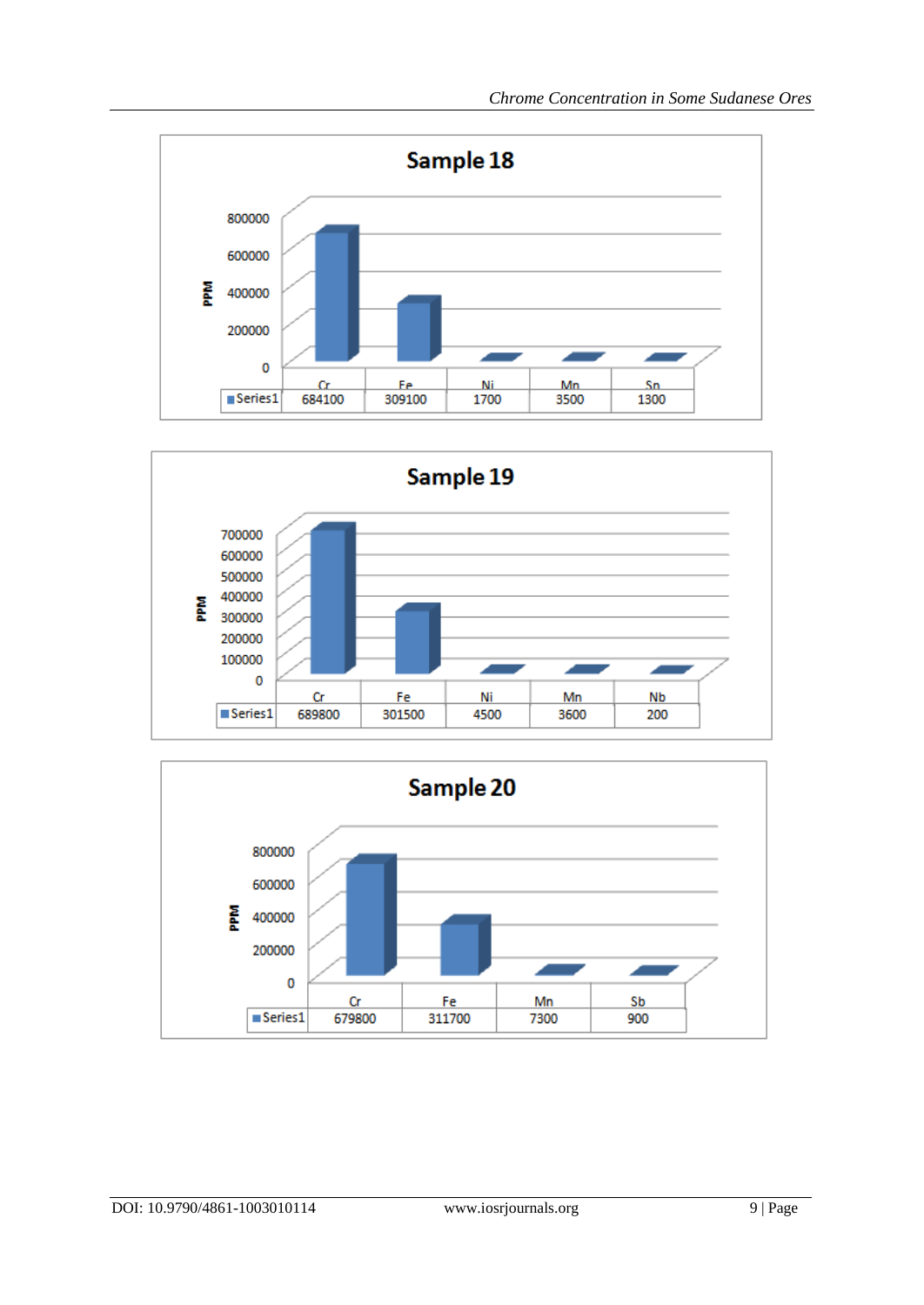



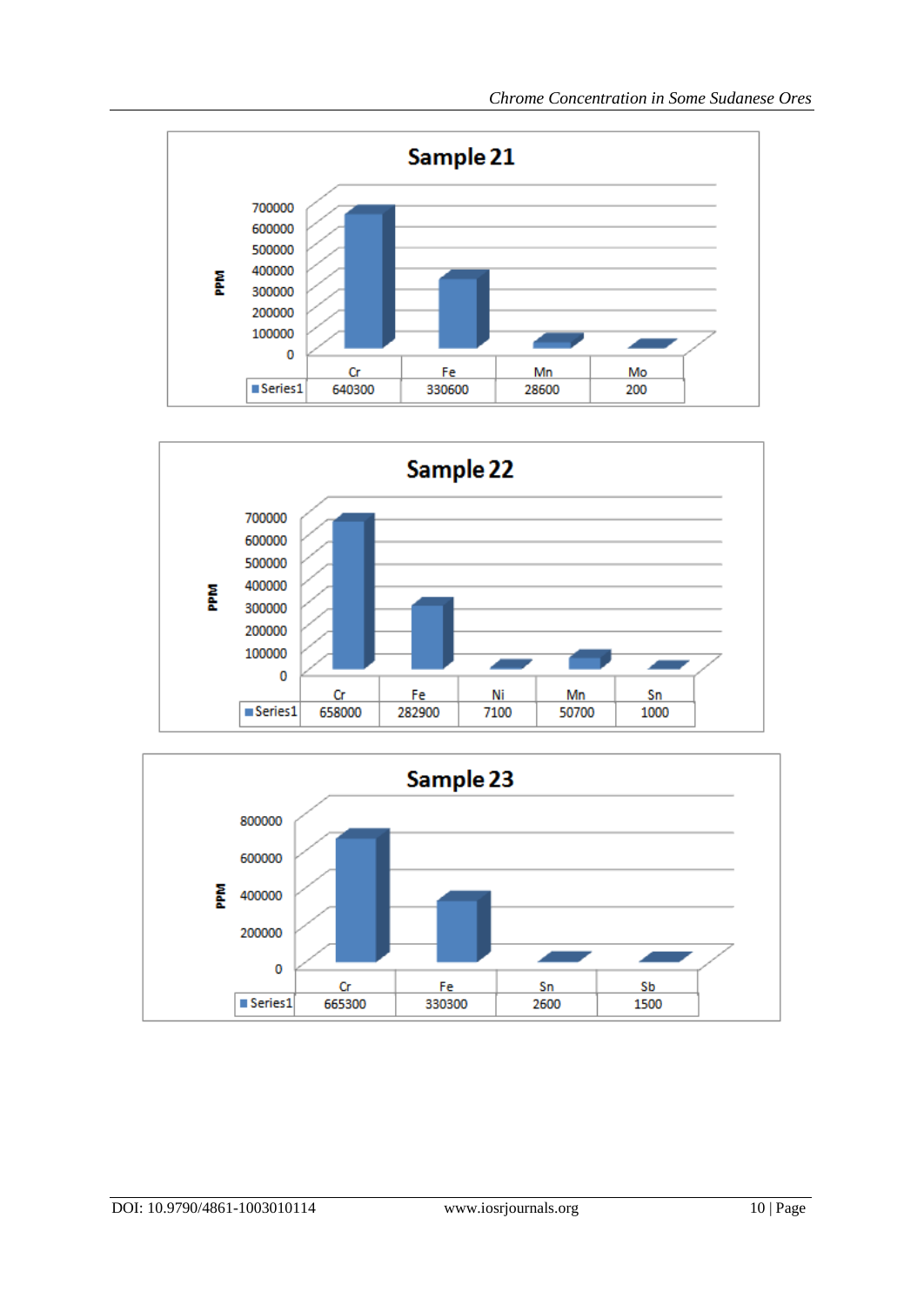



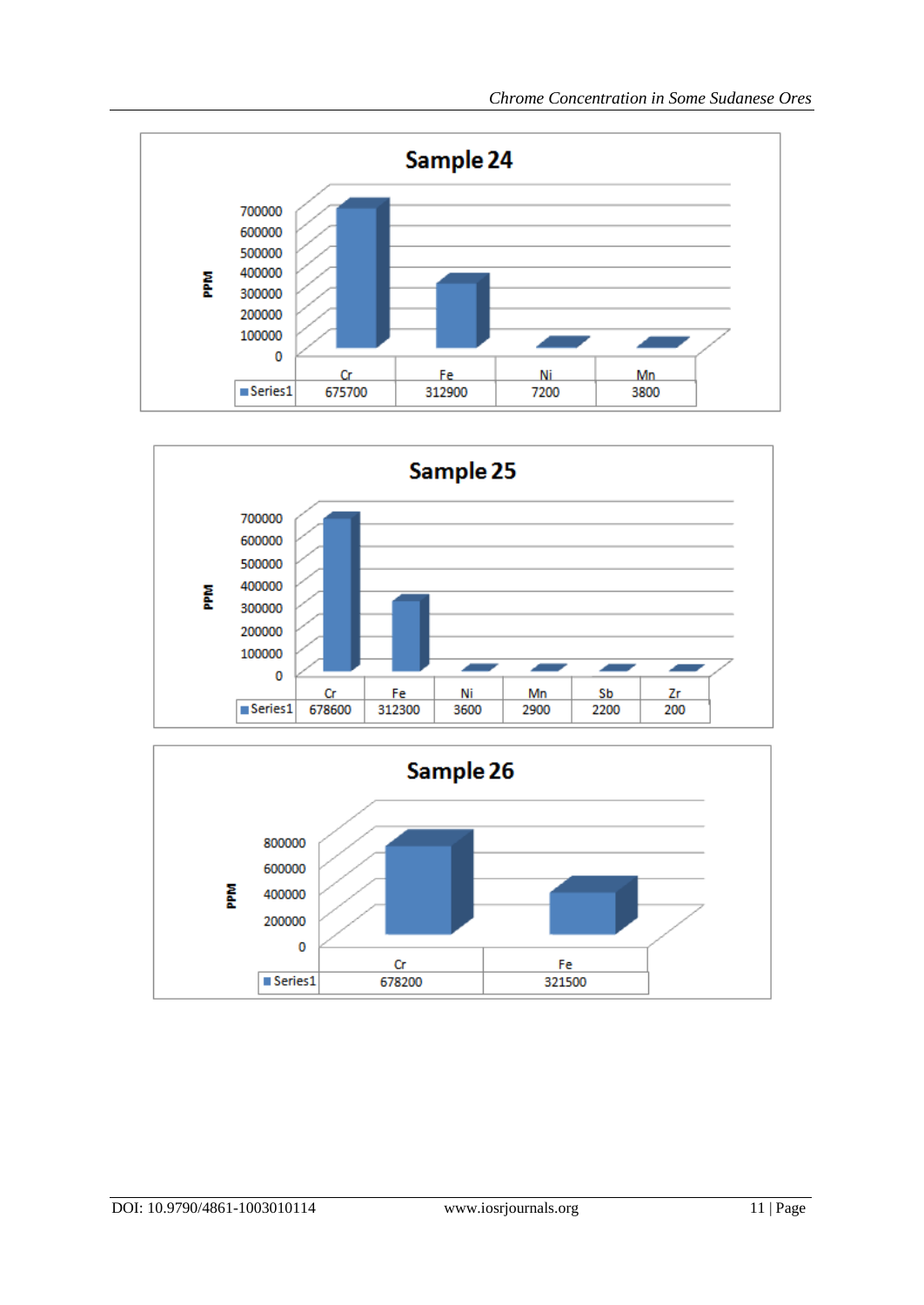



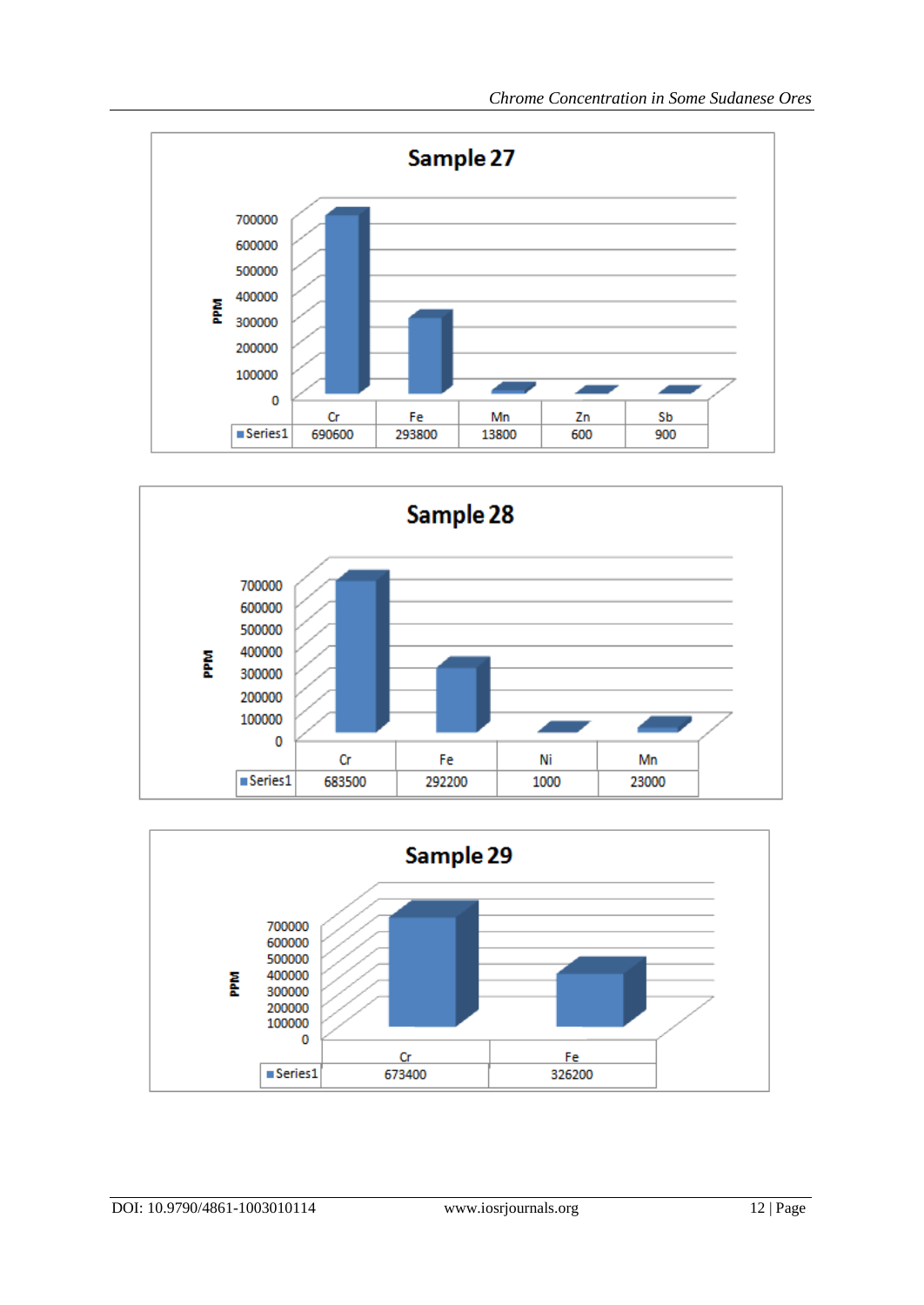

### **IV. Uses of chromium**

Most chromium consumption is closely related to the metallurgical industry,spite the fact that the ore is used by the refractory and chemical industry aswell<sup>(1)</sup>. Distribution of chrome ore consumption in the United State, reveals that56% was used in ferroalloys manufacture, 33% in making of refractors and11% was used in chemical production<sup>(6)</sup>. Most of the chrome refractors are usedby the metallurgical industry for lining and patching furnaces, and a fairpercentage of the chemicals is used for metal treating and plating and themanufacture of chromium metal<sup>(6).</sup> A large portion of chromium produced isused in production of steel alloys that are very hard and strong<sup>(7).</sup> Stainlesssteel, which usually contains chromium and some nickel, is used in themanufacture of cutlery because of its corrosion resistance<sup>(7)</sup>. Nonferrouschromium alloys include nichrome and chromel (Ni and Cr) which are used invarious heating devices because of their electrical resistance property<sup>(7)</sup>. Chromium is widely used as a protective and decorative coating for othermetals such as plumbing fixtures<sup>(7)</sup>. Chromium is also used as paint pigmentsand mordent<sup>(7)</sup> potassium chromate and sodium dichromate are used as oxidizing agents<sup>(8)</sup> Sulphuric acid solutions of chromium (VI) are powerfully oxidizing agentsthat are widely used in organic chemistry, and as cleaning solution forlaboratory glassware<sup>(9)</sup>. The cleaning action is largely due to oxidation ofgrease and organic residues <sup>(9).</sup> Potassium dichromate is largely used as anoxidizing agent in the manufacture of other chromium compounds such aschrome alum, lead chromate in dyeing industry, in the preparation of insolublepigments, and in manufacture of inks<sup>(10)</sup>. Dichromate solutions in concentratedsulphuric acid are used in degreasing glassware<sup>(10)</sup> Potassium and ammonium chrome alums are a source of chromium sulphate, which can be converted into basic salts by the addition of alkali<sup>(11)</sup> Thechromium sulphates has penetrating power and poor tanning properties, but on being made basic, it forms basic cationic chromium salts with good tanningproperties. The chrome alums are useful for making white" leather: K2SO4Cr2 (SO4)3 + H2O +Na2CO3 = Cr2(Sa4)2(OH)2 + CO2 + Na2SO4 + K2SO4.

Golbally demand for stainless dropped sharply during the slowdown consequentlythe market for feroochrome which fines 90% of its use in stainless steel manufacturing contracted severely<sup>(12).</sup>

#### **V. Conclusion**

Through this study, the presence of chromium in the Blue Nile region of the Angsana Hills was verified after samples were taken from this area. The concentration of chromium in the analyzed samples was found to be highly variable. The average concentration of this element was 671550 PPM, after the statistical work of the results obtained. The samples were analyzed using XRF technique. This element can be utilized because it enters into many industries.

This study, conducted on the Ingassana Hills in the Blue Nile region, shows that the element of chromium is found in large quantities that can be used in the economy of the country by mining, processing and exporting, but it is difficult to provide water and fuel for that and also difficulties in obtaining the appropriate drilling equipment and operators locally, Of the study of the matter accurately and requires a great effort to evaluate the project before the start of work, which is costly in terms of material, and must evaluate the necessary equipment and drilling equipment for work and transport means and study all aspects of the project, and the desirability of the work environment and the provision of hands The necessary package for that project.

Sudan has a considerable potential of chromite, which as yet has to be evaluated. The already evaluated resources at Ingessana must be best exploited. Grinding and gravity concentration will definitely add value to